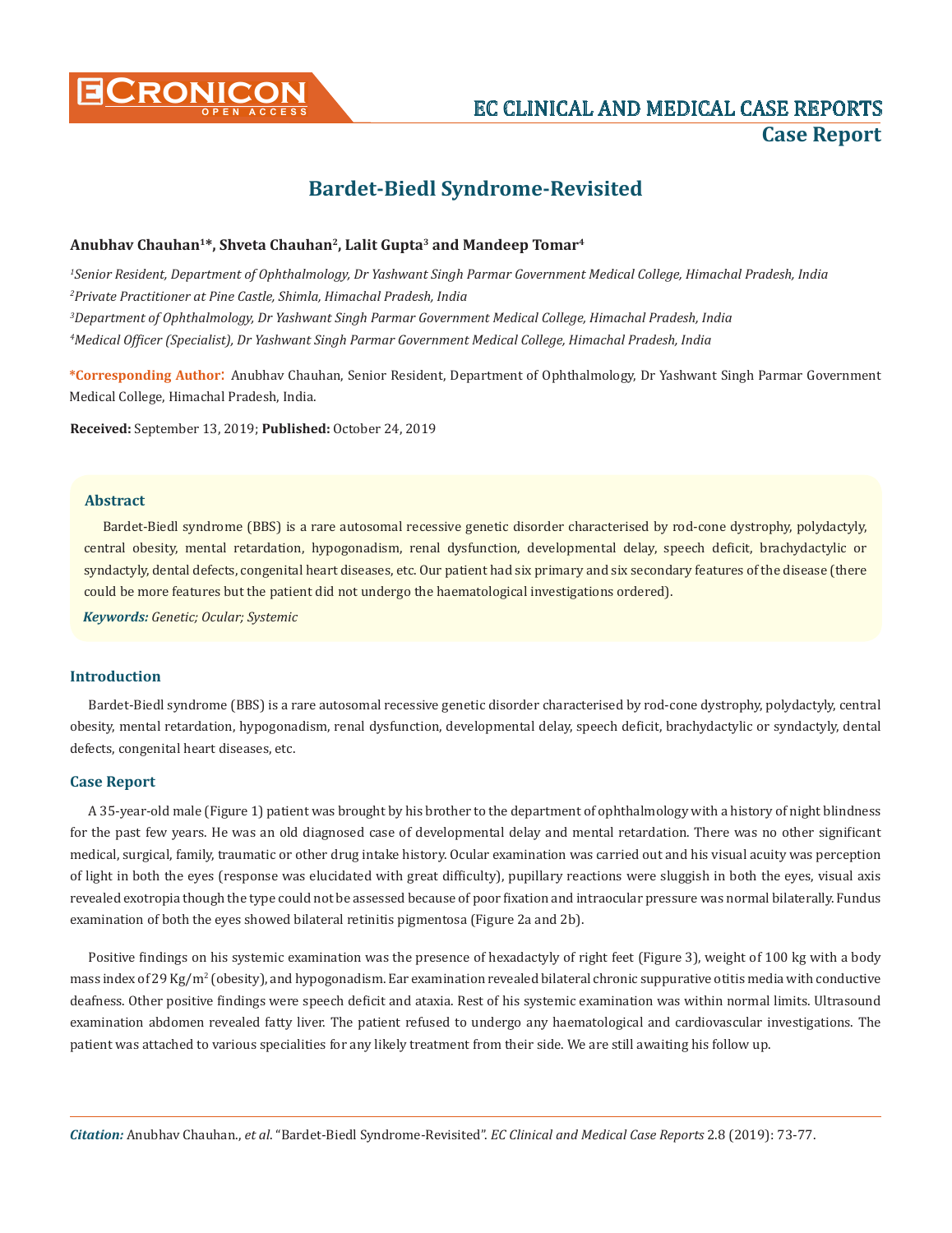

*Figure 1*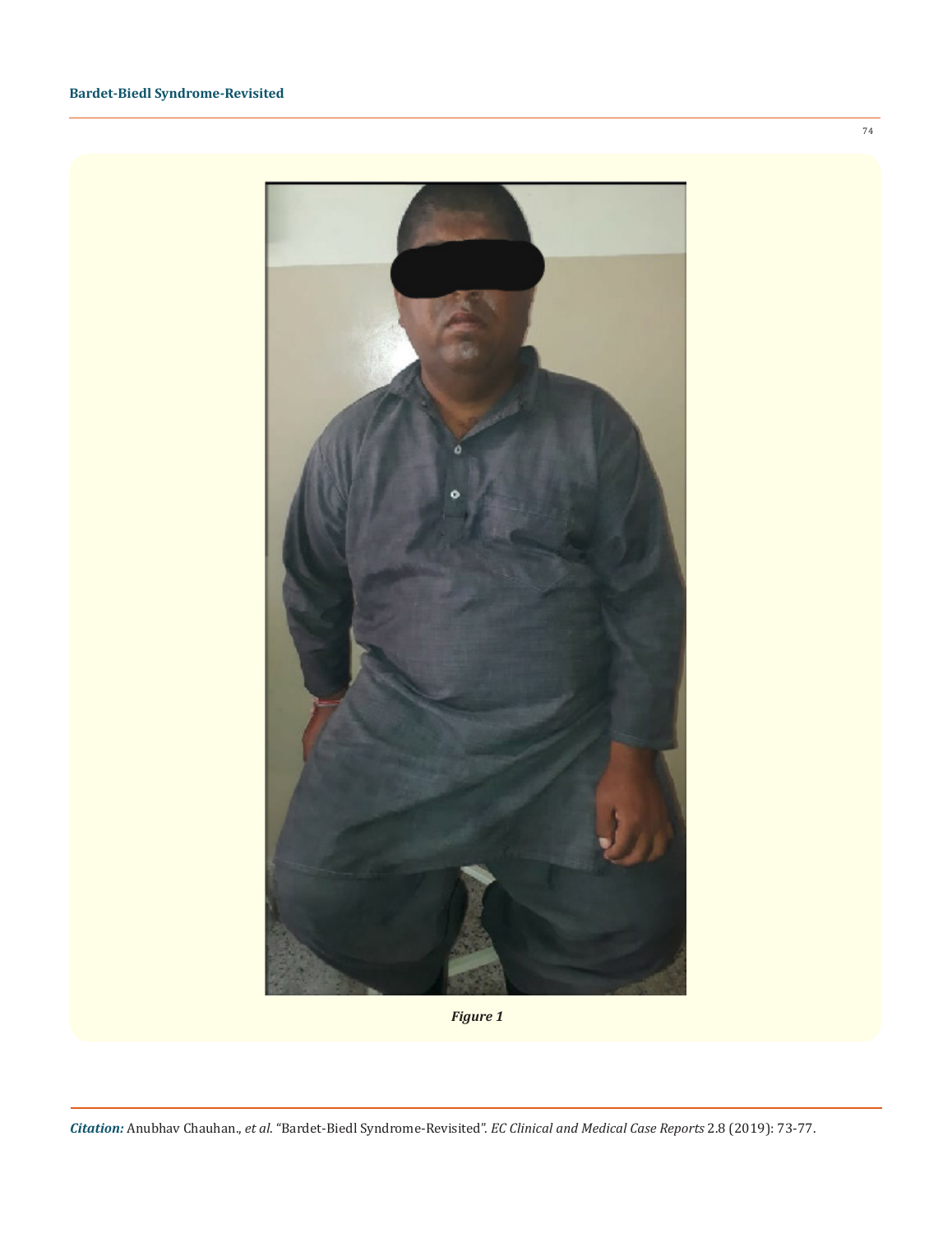

*Figure 2a: Right Eye*



*Figure 2b: Left Eye*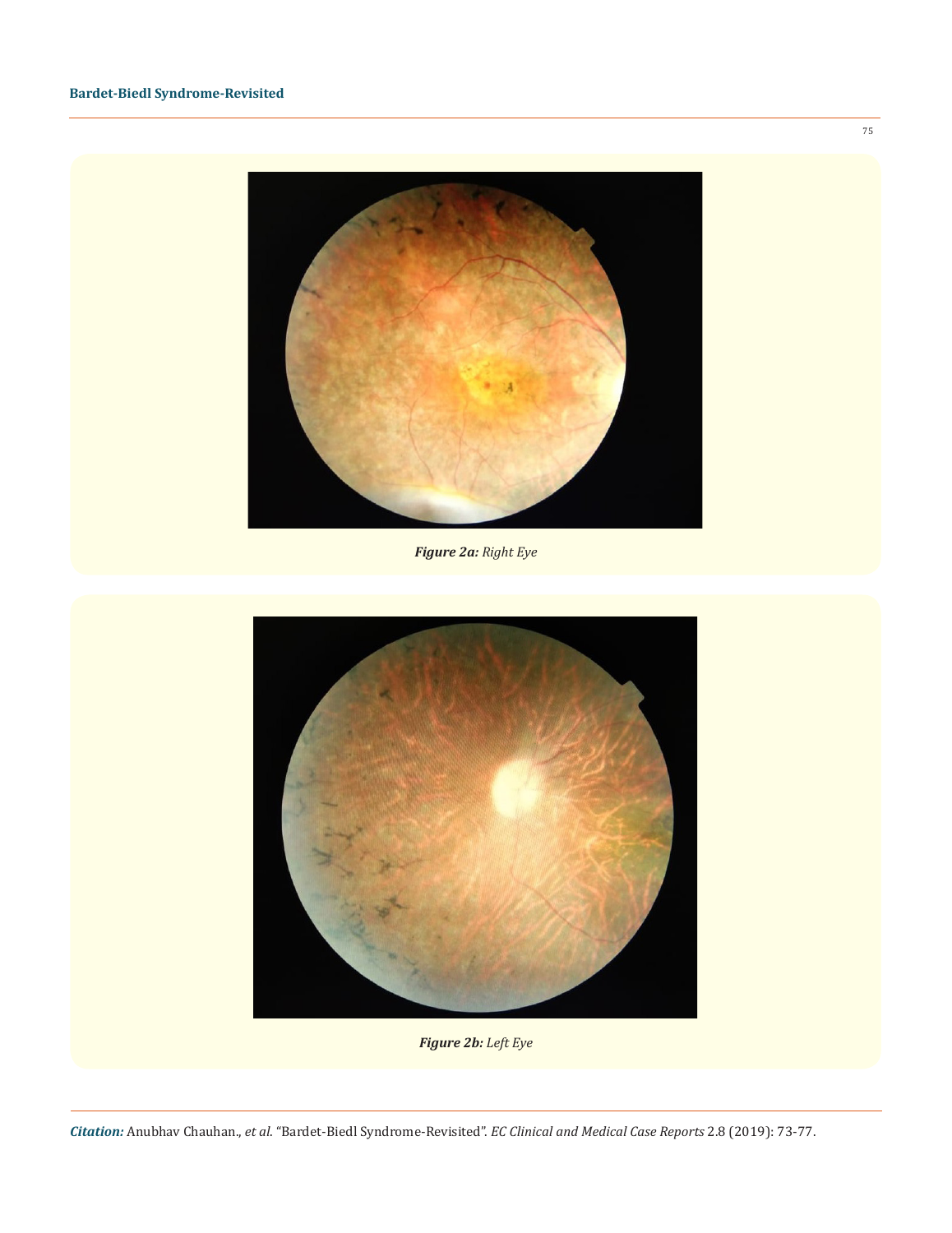

*Figure 3*

#### **Discussion and Conclusion**

The frequency of the BBS syndrome is estimated to be 1 in 1,60,000. Only few cases of BBS have been reported from India. BBS is named after Georges Bardet and Arthur Biedl. The first known case was reported by Laurence and Moon in 1866. Laurence-Moon-Bardet-Biedl syndrome is no longer considered as a valid term as a patient of Laurence-Moon syndrome had paraplegia but no polydactyly and obesity, which are the key elements of the BBS [1].There are 6 primary features of BBS, i.e. rod-cone dystrophy, polydactyly, obesity, genital abnormalities, renal defects, and learning difficulties. Secondary features include developmental delay, speech deficit, brachydactyly or syndactyly, dental defects, ataxia or poor coordination, olfactory deficit, diabetes mellitus, congenital heart disease, hypertension, liver abnormalities, bronchial asthma, otitis, rhinitis, craniofacial dysmorphism, etc. For diagnosing BBS, a patient must have at least 4 out of 6 primary features of the disease. If only 3 primary features are detected, 2 secondary features are required to confirm the presence of BBS [2].

The frequency of the syndrome is estimated to be 1:160,000. Less than 15 cases have been reported from India. The incidence varies among world populations with high incidence of 1 in 13,000 in the isolated populations of Newfoundland and Kuwait. Chronic renal dysfunction is a major cause of morbidity and mortality. One of the stressful periods among these patients is during puberty and hence it is beneficial to these patients to receive guidance from an expert [3]. Other ophthalmological findings include nystagmus, strabismus, high myopia, cataract, and glaucoma [4]. BBS is a rare, genetic multi-system disorder; a ciliopathy secondary to the basal body dysfunction. Mutations in 14 genes are known to be associated with BBS: BBS1, BBS2, ARL6/BBS3, BBS4, BBS5, MKKS/BBS6, BBS7, TTC8/BBS8, B1/ BBS9, BBS10, TRIM32/BBS11, BBS12, MKS1/BBS13 and CEP290/ BBS14 [5].Investigations recommended are- ERG (Electroretinogram)/

76